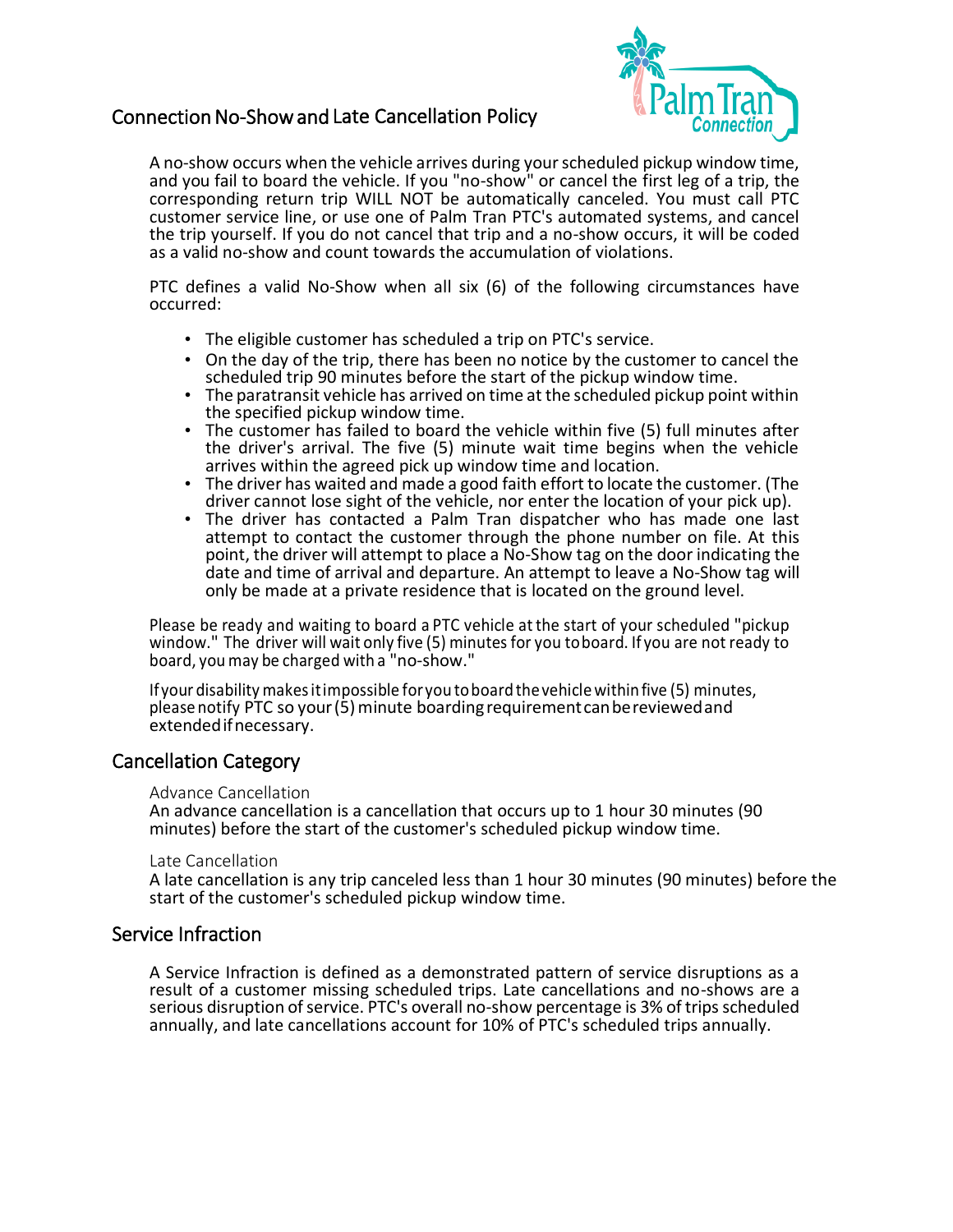Clients will receive a service infraction when 15% or more of their scheduled trips are no-shows or late cancellations within one month.

 Circumstances beyond the control of the customer such as sickness, weather, etc. will be taken into consideration and may be considered an excused late cancellation or no-<br>fault no show, and would not count towards a service infraction.

#### Example Demonstrated Pattern of Service Infraction

 A client has 14 scheduled trips in one month. Out of those 14 scheduled trips, 1 trip is a no-show, and 4 trips are late cancellations. This client's infraction percentage would be calculated as 5 divided by 14, resulting in an infraction percentage of 35.71%. This client would receive a service infraction for exceeding the 15% standard.

#### Service Infraction Escalating Disciplinary Action

 A continued pattern of service infractions within a 12-month rolling period will result in escalating disciplinary action. The first service infraction will result in a warning letter. The second service infraction will result in a 7-day suspension and a 14-day suspension of subscription service. The third service infraction will result in a 14-day suspension and a 30-day suspension of subscription service. All subsequent Service Infractions will result in a (30) thirty-day service suspension and a loss of subscription service.

 Customers will receive (2) two-weeks' notice of any suspension in writing. Initially, a warning letter will be issued in an attempt to modify the demonstrated pattern or practice of chronic No-Shows and Late Cancellations. Notice of suspension will include the dates of all valid no-shows.

#### Note:

 For the safety of all of our passengers and operators, passengers who cause physical injury to another passenger or the operator will be immediately suspended for a maximum of fourteen (14) calendar days or until an appeal is completed. A second incident involving the injury of another passenger or operator will result in permanent service termination.

#### Appeal Process

 A passenger who disputes the basis for a suspension of service or eligibility, as outlined in this Rider Guide, will be afforded an opportunity to appeal the decision before their suspension or their service denial

#### Appeal Request

 Customers must complete an Appeal Request Form and submit the completed form by (1) mail, (2) fax, or (3). E-mail. Appeal requests, written statements, and supporting documentation are NOT accepted by phone. The completed appeal form but be postmarked within 60 days of the date of the service suspension determination letter. Appeal requests and supporting documents must be mailed, faxed, or e-mailed to one of the following: